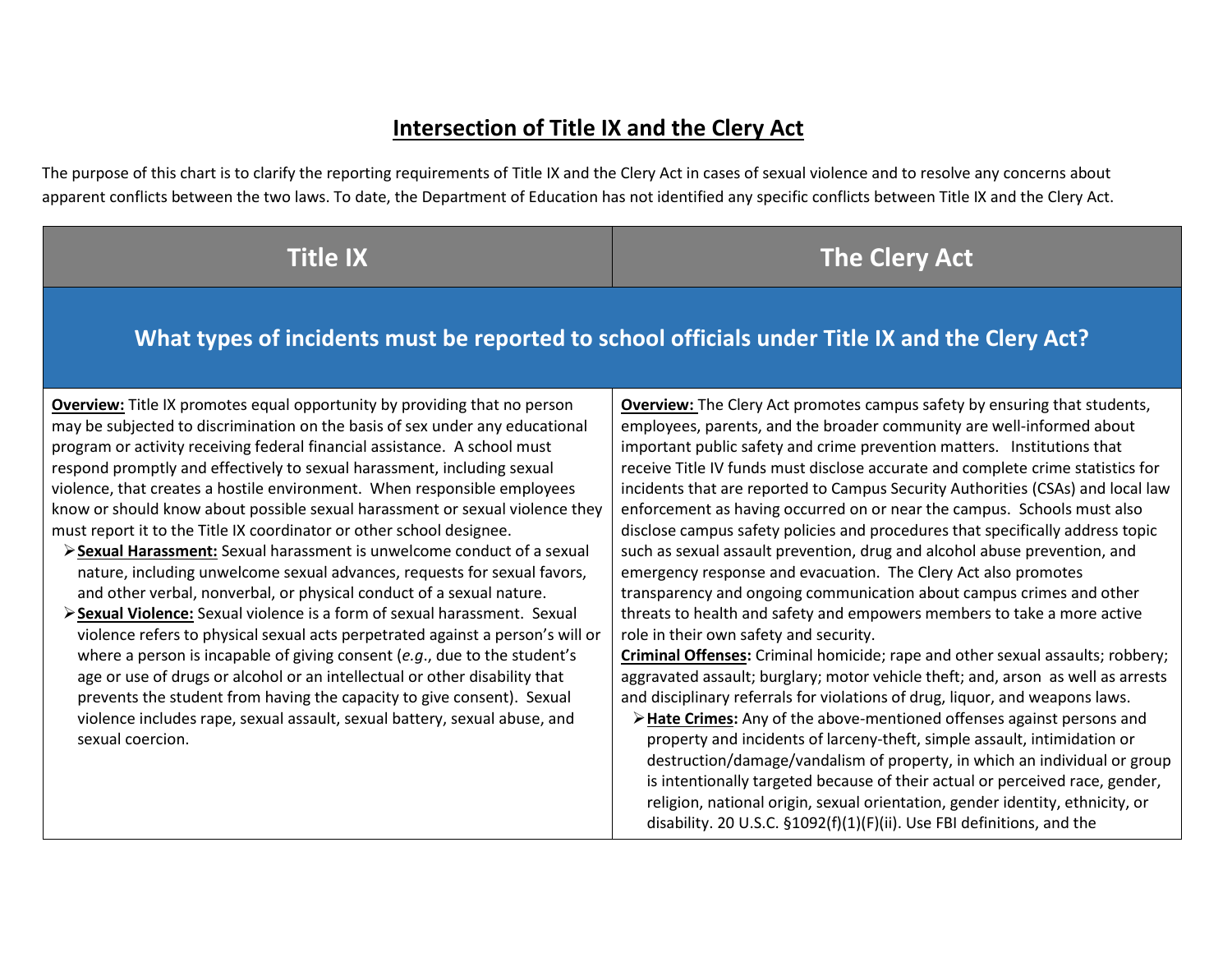| modifications from the Hate Crime Statistics Act. 20 U.S.C. §1092(f)(7).      |
|-------------------------------------------------------------------------------|
| > VAWA: The reauthorization of the Violence Against Women Act of 1994         |
| amended the Clery Act to include disclosure of statistics regarding incidents |
| of dating violence, domestic violence, and stalking as defined in 20 U.S.C.   |
| $$1092(f)(1)(F)(iii)$ and 20 U.S.C. $$1092(f)(7)$ .                           |

### **Occurring where? (geography/jurisdiction)**

### **Recipients must respond to sexual violence that occurs:**

- **In the context of a school's education programs and activities:** This includes academic, educational, extracurricular, athletic, and any other school programs, whether those programs take place in a school's facilities, on a school bus, at a class or training program sponsored by the school at another location, or elsewhere. Additional examples include schoolsponsored field trips, school-recognized fraternity or sorority houses, and athletic team travel; and events for school clubs that occur off campus.
- **Off-campus:** Even if the sexual violence did not occur in the context of an educational program or activity, a school must process such complaints and consider the effects of the sexual violence when evaluating whether there is a hostile environment on campus or in an off-campus education program or activity.

### **Institutions must disclose crime statistics for Clery-reportable offenses that occur on its so-called "Clery Geography." Clery Geography includes three general categories:**

- **Campus:** Any building or property that an institution owns or controls within a reasonably contiguous area that directly supports or relates to the institution's educational purposes. On campus also includes residence halls and properties the institution owns and students use for educational purposes that are controlled by another person (such as a food or retail vendor). The definition of "controlled" includes all such properties that are leased or borrowed and used for educational purposes. 20 U.S.C. §1092(f)(6)(ii)
- **Non-campus building or property:** Any building or property that is owned or controlled by a recognized student organization. And, any building or property that is owned or controlled by the institution that is used in support of its educational purposes but is not located within a reasonably contiguous area to the campus. 20 U.S.C. §1092(f)(6)(iii).
- **Public property:** All public property within the reasonably contiguous geographic area of the institution that is adjacent to or accessible from a facility the institution owns or controls and that is used for educational purposes. Examples include sidewalks, streets, and parking facilities. 20 U.S.C. §1092(f)(6)(iv).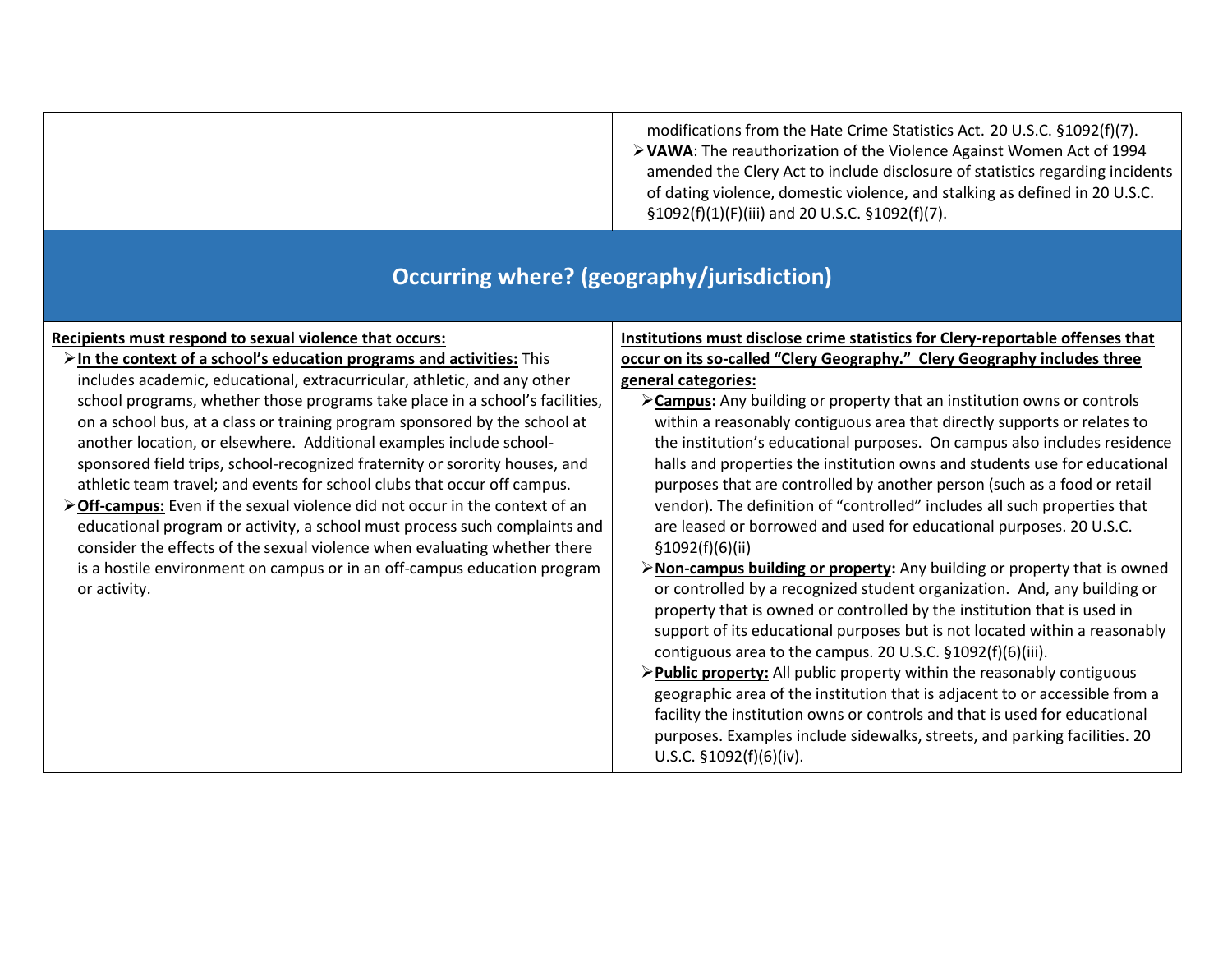# **Who must report details of an incident of sexual violence, including personally identifiable information?**

| <b>Responsible employees</b>                                                          | Campus law enforcement officers, non-law enforcement campus safety              |
|---------------------------------------------------------------------------------------|---------------------------------------------------------------------------------|
| $\triangleright$ A responsible employee is any employee who has the authority to take | officers, and local law enforcement officers                                    |
| action to redress sexual violence, who has been given the duty to report to           | > These individuals are normally required to fully document all operative       |
| appropriate school officials about incidents of sexual violence or any other          | facts of an incident that are reported or that are developed throughout the     |
| misconduct by students, or who a student could reasonably believe has this            | course of a criminal investigation. The information collected during such       |
| authority or responsibility.                                                          | an investigation will normally include personally-identifiable information      |
| > Schools must make clear to all of its employees and students which staff            | (PII).                                                                          |
| members are responsible employees.                                                    | CSAs other than law enforcement/campus safety officers                          |
|                                                                                       | >Most of these CSAs are not typically required to disclose PII as part of their |
|                                                                                       | normal reporting obligations. (see CSA definition below)                        |

## **Who can provide completely confidential support services to victims of sexual violence?**

| Professional and pastoral counselors                                                                                                                                                                                                                                                                                                                                                                                                                                                                                                                                                                                                                                                                                                                | Professional and pastoral counselors                                                                                                                                                                                                                                                                                                                                                                                                                                                                                                                                                                                                                                                                                                                |
|-----------------------------------------------------------------------------------------------------------------------------------------------------------------------------------------------------------------------------------------------------------------------------------------------------------------------------------------------------------------------------------------------------------------------------------------------------------------------------------------------------------------------------------------------------------------------------------------------------------------------------------------------------------------------------------------------------------------------------------------------------|-----------------------------------------------------------------------------------------------------------------------------------------------------------------------------------------------------------------------------------------------------------------------------------------------------------------------------------------------------------------------------------------------------------------------------------------------------------------------------------------------------------------------------------------------------------------------------------------------------------------------------------------------------------------------------------------------------------------------------------------------------|
| >A professional counselor is a person whose official responsibilities include<br>providing mental health counseling to members of the institution's<br>community and who is functioning within the scope of his or her license or<br>certification. This definition applies even to professional counselors who<br>are not employees of the institution, but are under contract to provide<br>counseling at the institution. This also includes an individual who is not yet<br>licensed or certified as a counselor, but is acting in that role under the<br>supervision of an individual who is licensed or certified. An example is a<br>Ph.D. counselor-trainee acting under the supervision of a professional<br>counselor at the institution. | >A professional counselor is a person whose official responsibilities include<br>providing mental health counseling to members of the institution's<br>community and who is functioning within the scope of his or her license or<br>certification. This definition applies even to professional counselors who<br>are not employees of the institution, but are under contract to provide<br>counseling at the institution. This also includes an individual who is not yet<br>licensed or certified as a counselor, but is acting in that role under the<br>supervision of an individual who is licensed or certified. An example is a<br>Ph.D. counselor-trainee acting under the supervision of a professional<br>counselor at the institution. |
| >A pastoral counselor is a person who is associated with a religious order or                                                                                                                                                                                                                                                                                                                                                                                                                                                                                                                                                                                                                                                                       | >A pastoral counselor is a person who is associated with a religious order or                                                                                                                                                                                                                                                                                                                                                                                                                                                                                                                                                                                                                                                                       |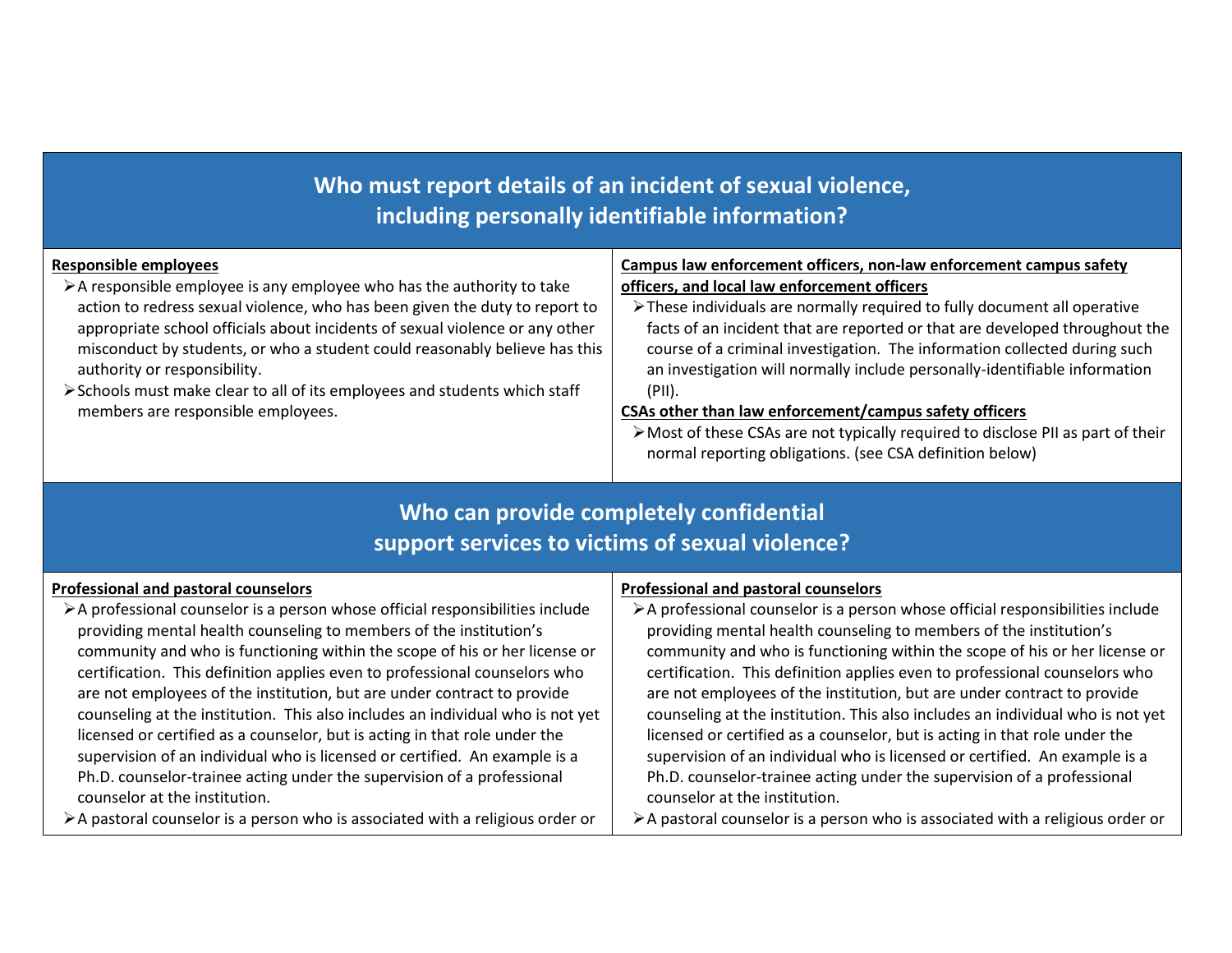denomination, is recognized by that religious order or denomination as someone who provides confidential counseling, and is functioning within the scope of that recognition. In this context, a pastor or priest who is functioning as an athletic director or as a student advocate would not be exempt from the reporting obligations. denomination, is recognized by that religious order or denominations as someone who provides confidential counseling, and is functioning within

Professional and pastoral counselors are not required to report any information regarding an incident of alleged sexual violence. The exemption from reporting obligations for professional and pastoral counselors under Title IX is consistent with the Clery Act.

the scope of that recognition. In this context, a pastor or priest who is functioning as an athletic director or as a student advocate would not be exempt from the reporting obligations. Crimes reported to a pastoral or professional counselor are not required to be reported by an institution under the Clery Act; however, institutions are strongly encouraged to establish voluntary, confidential reporting processes so that incidents of crime that are reported exclusively to

professional and pastoral counselors will be included in the annual crime

statistics. 34 C.F.R. §668.46(b)(2)(iii).

**Who can provide services and keep personally identifiable information about incidents of sexual violence confidential?**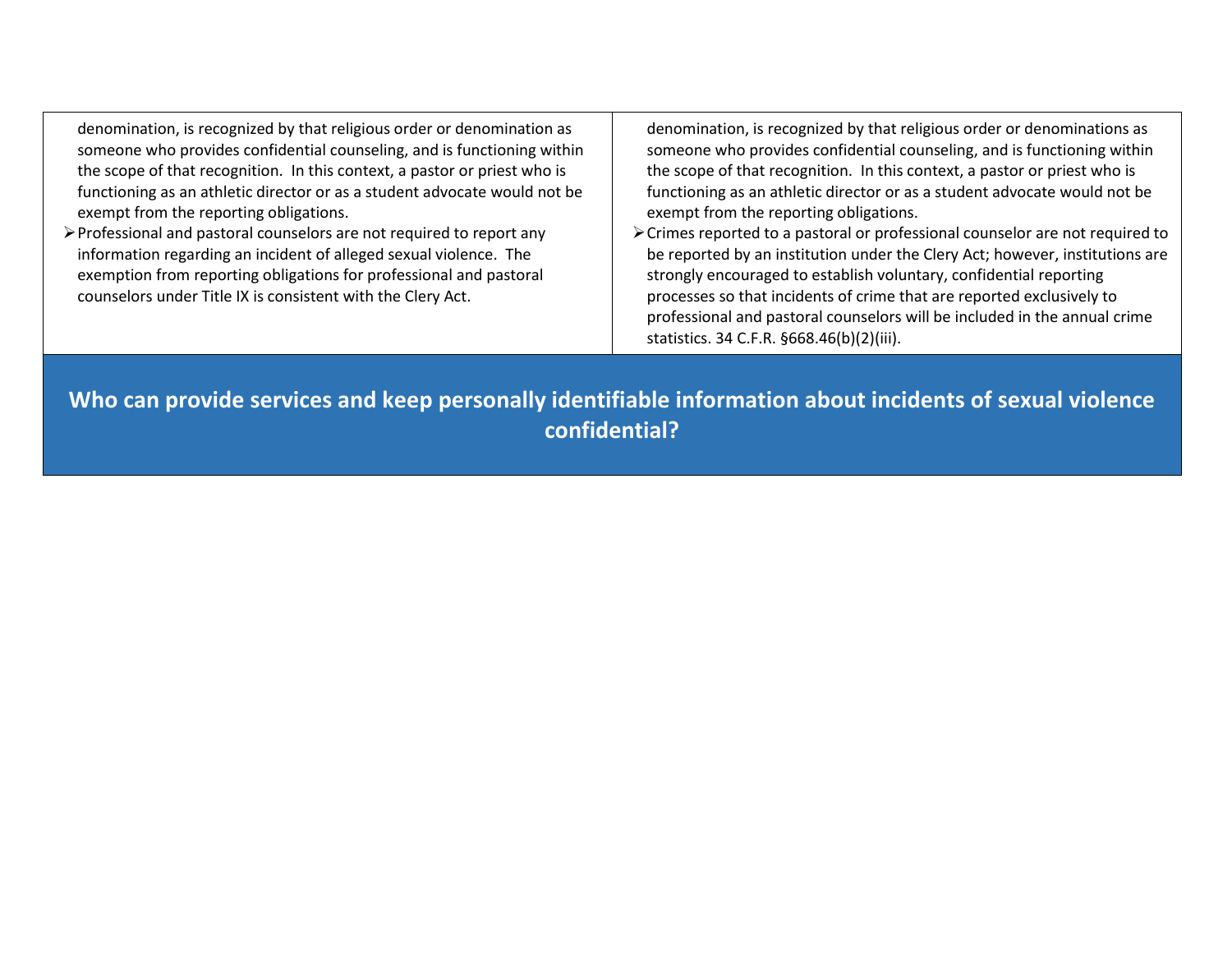| Non-professional counselors or advocates                                                  | Most non-law enforcement/campus safety officers who are CSAs because of                      |
|-------------------------------------------------------------------------------------------|----------------------------------------------------------------------------------------------|
| $\triangleright$ Individuals who are not professional or pastoral counselors, but work or | they have significant responsibilities for student and campus activities.                    |
| volunteer in on-campus sexual assault centers, victim advocacy offices,                   | $\triangleright$ The definition of campus security authority includes campus police and/or   |
| women's centers, or health centers, including front desk staff and students,              | security personnel; any individual who has responsibility for campus                         |
| and provide assistance to students who experience sexual violence, should                 | security but is not part of a campus police or security department; an                       |
| report aggregate data, but are not required to report, without the                        | individual or organization specified in an institution's statement of campus                 |
| student's consent, incidents of sexual violence to the school in a way that               | security policy as one to which students and employees should report                         |
| identifies the student.                                                                   | criminal offenses; and an official of an institution who has a significant                   |
|                                                                                           | responsibility for student and campus activities, including, but not limited                 |
|                                                                                           | to, student housing, student discipline, and campus judicial proceedings.                    |
|                                                                                           | Most of these mandatory reporters are specifically not required by the                       |
|                                                                                           | Clery Act to disclose PII. 34 C.F.R. §668.46(a).                                             |
|                                                                                           | $\triangleright$ Because specific occupational titles, descriptions and statements of duties |
|                                                                                           | vary so significantly, each institution must conduct a substantive review of                 |
|                                                                                           | all of its officials, including students with official duties for example,                   |
|                                                                                           | resident assistants, and evaluate whether the Clery Act designates the                       |
|                                                                                           | individual a CSA and thereby confers reporting obligations. CSAs must be                     |
|                                                                                           | identified, notified of their reporting obligations, be properly training, and               |
|                                                                                           | provided with a mechanism for communicating reported incidents to the                        |
|                                                                                           | appropriate officials. (Handbook, 75).                                                       |

**What should non-professional counselors, advocates, and CSAs report about incidents of sexual violence?**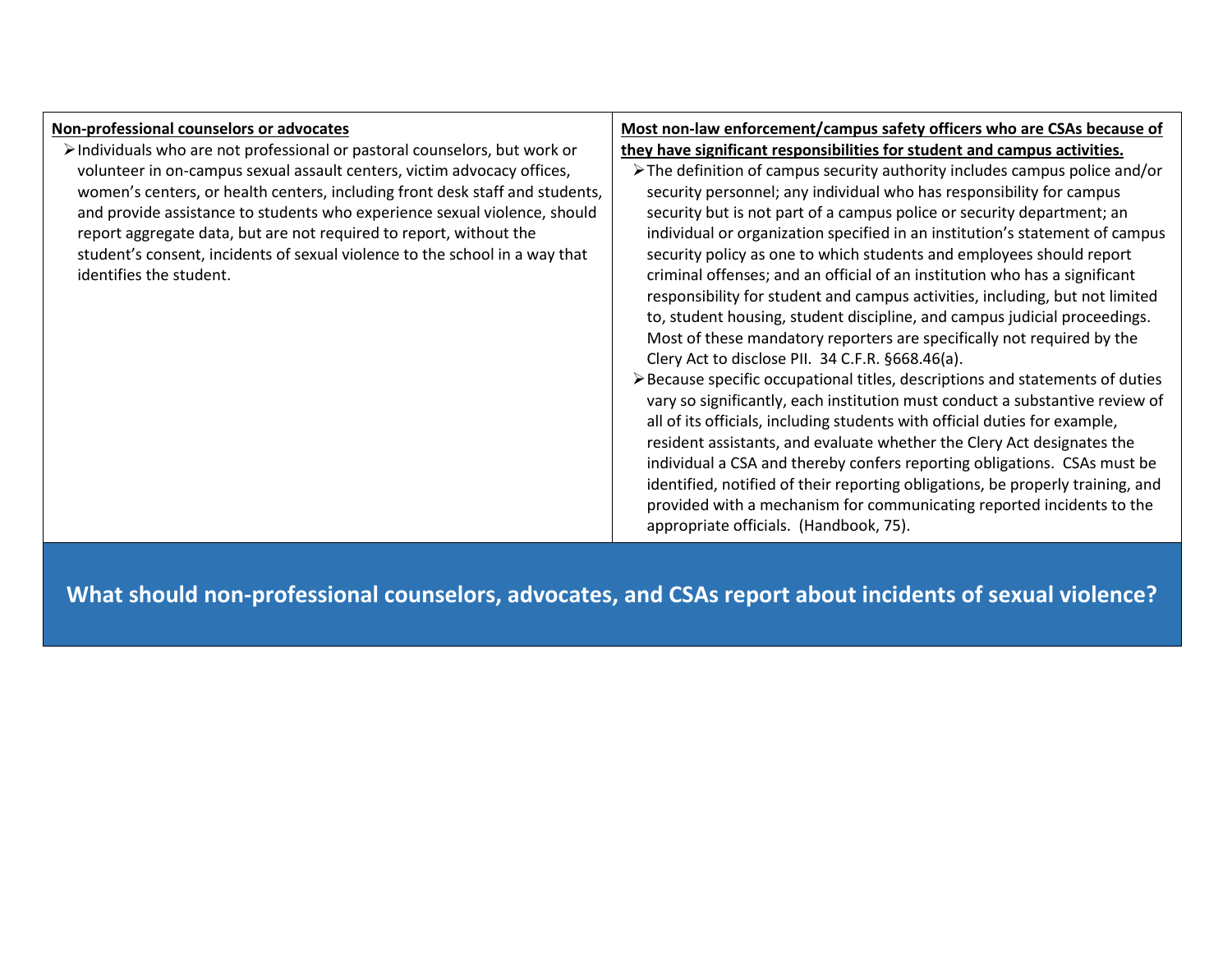#### **Aggregate Data**

 $\overline{\phantom{a}}$ 

- $\triangleright$  In order to identify patterns or systemic problems related to sexual violence, a school should collect aggregate data about sexual violence incidents from non-professional counselors or advocates in their oncampus sexual assault centers, victim advocacy offices, women's centers, or health centers.
- Such individuals should report only general information about incidents of sexual violence such as the nature, date, time, and general location of the incident and should take care to avoid reporting information that would personally identify a student. Non-professional counselors and advocates should consult with students regarding what information needs to be withheld to protect their identity.

#### **Aggregate Data**

- Typically, most non-law enforcement/campus safety officer CSAs must only report the nature, date, time, general location, and the current disposition of the incident, if known.
- Most non-law enforcement/campus safety officer CSAs typically are not required to disclose PII or other information that would have the effect of identifying the victim.

## **What must a school tell the complainant about the outcome of a sexual violence complaint and how does FERPA apply?**<sup>1</sup>

| <b>Notice of the Outcome</b>                                                 | <b>Results of Institutional Disciplinary Proceedings</b>                       |
|------------------------------------------------------------------------------|--------------------------------------------------------------------------------|
| > Title IX requires a school to tell the complainant whether or not it found | > The Clery Act specifically mandates that "each institution shall develop and |
| that the sexual violence occurred, any individual remedies offered or        | distribute procedures for simultaneously notifying the accuser and accused     |
| provided to the complainant or any sanctions imposed on the perpetrator      | of the outcome of institutional disciplinary proceedings." 20 U.S.C.           |
| that directly relate to the complainant, and other steps the school has      | §485f(1)(J)(8)(B)(iv)(III)(aa).                                                |
| taken to eliminate the hostile environment, and prevent recurrence.          | > FERPA includes a provision that specifically allows schools to disclose to   |
| > Sanctions that directly relate to the complainant include, but are not     | alleged victims of any crime of violence or rape and other sexual assaults,    |
| limited to, requiring that the perpetrator stay away from the complainant    | the final results of any disciplinary proceedings conducted by the             |
| until both parties graduate, prohibiting the perpetrator from attending      | institution against the alleged perpetrator of the offense. 20 U.S.C.          |

<sup>1</sup> This chart also addresses how the Family Educational Rights and Privacy Act (FERPA) applies to Title IX and the Clery Act. Once again, the Department of Education has not identified any specific situations where compliance with Title IX or the Clery Act will cause an institution to violate FERPA.